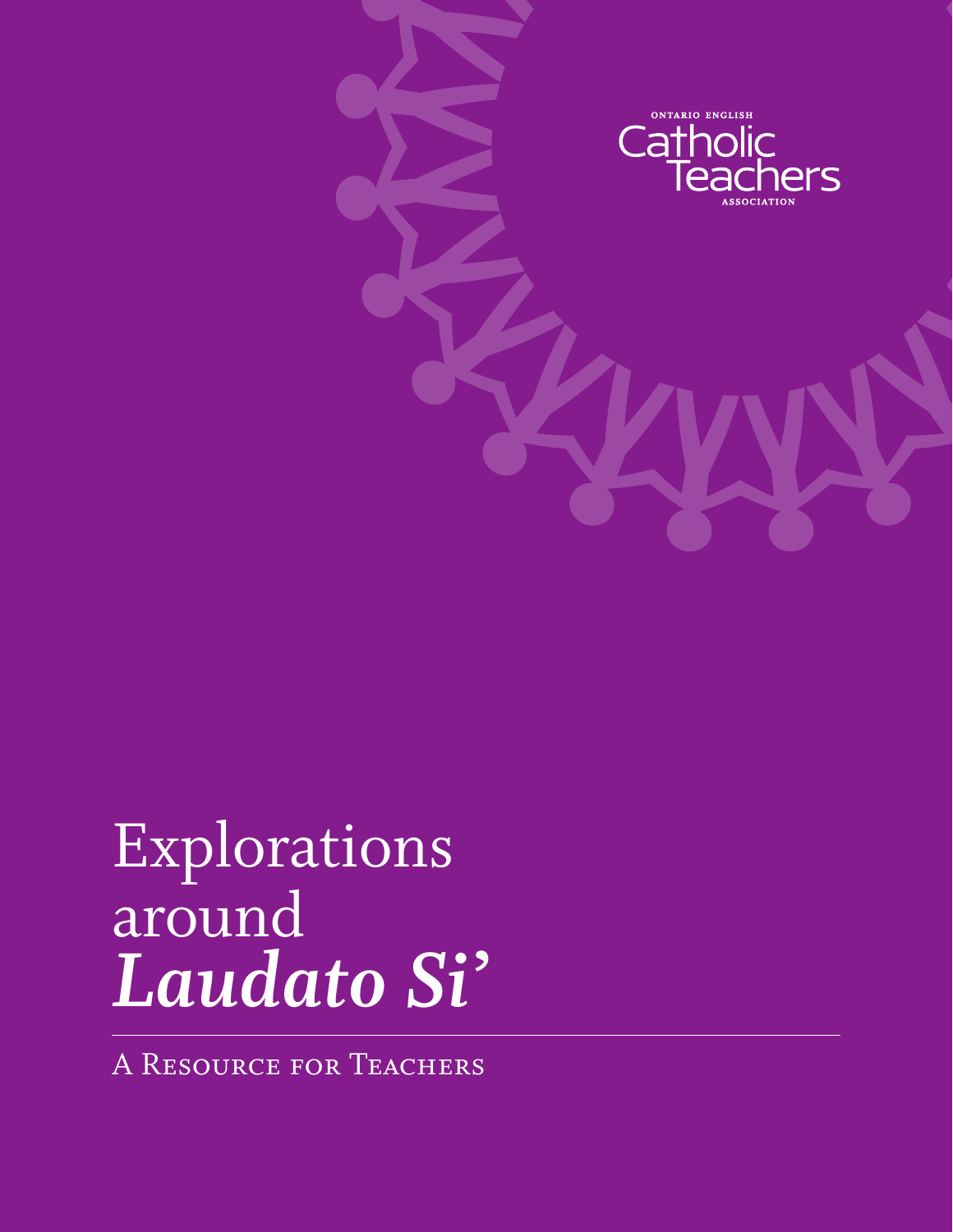The Laudato Si' infographic and accompanying Grades 9-12 resource was developed by the members of OECTA's Catholic Education Committee and OECTA's Teacher Development Network.

The final product aims to provide accessible teaching opportunities that link key messages from our Laudato Si' infographic with various secondary level subject areas. We hope that you will enjoy bringing them to life in your classrooms, for the benefit of your own community and our shared home.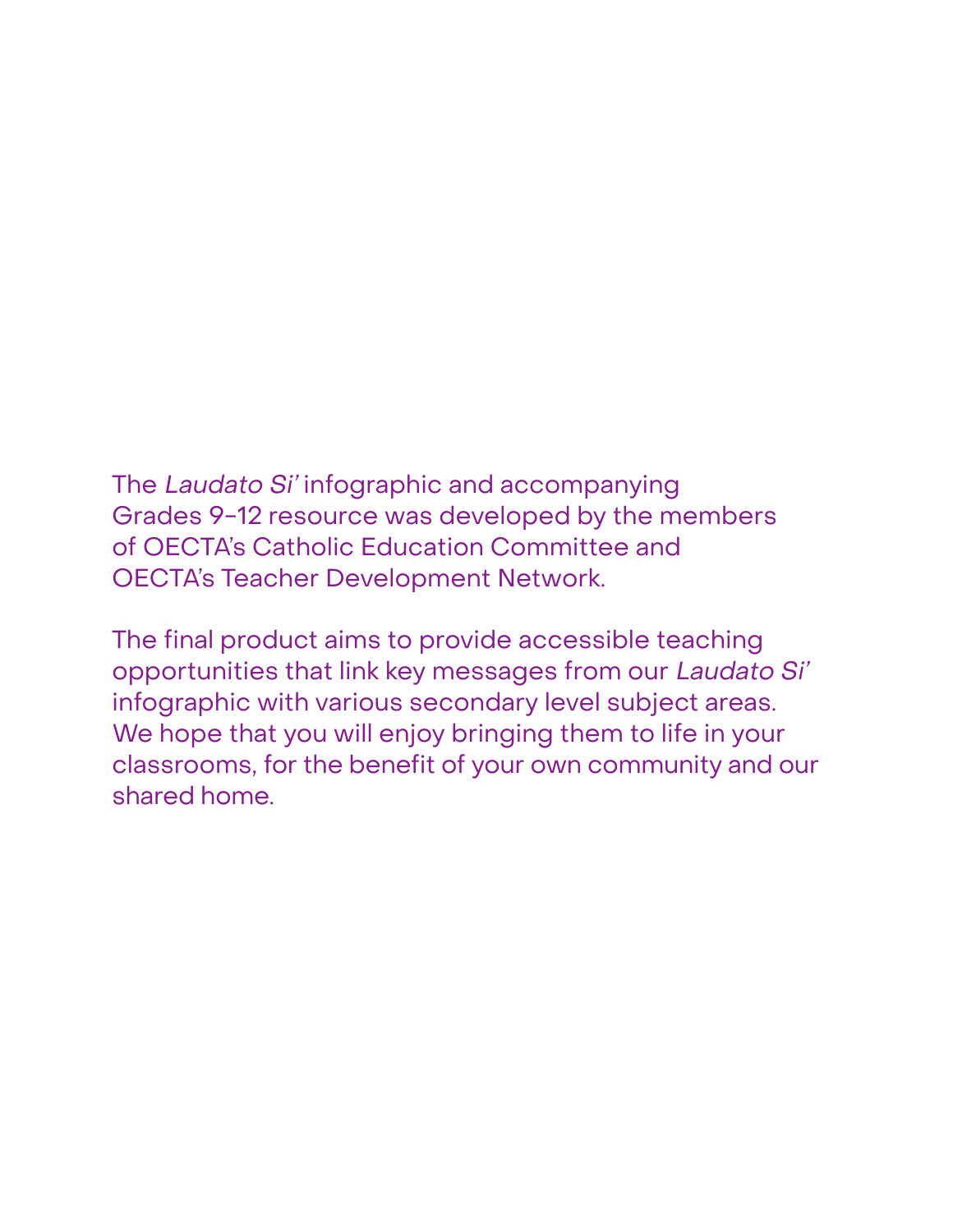

### A note regarding the "respond" section of the activities:

#### CLASS ACTIVITIES

These are learning activities done by students as a way of practically applying concepts taught from the lesson. These activities may be used for assessment purposes.

#### FAITH IN ACTION

These are practical activities that extend outside of the classroom. They can be done individually, with a class, with the school community or the greater community at large, and often have an element of community service. They are related to the overall Catholic graduate expectations.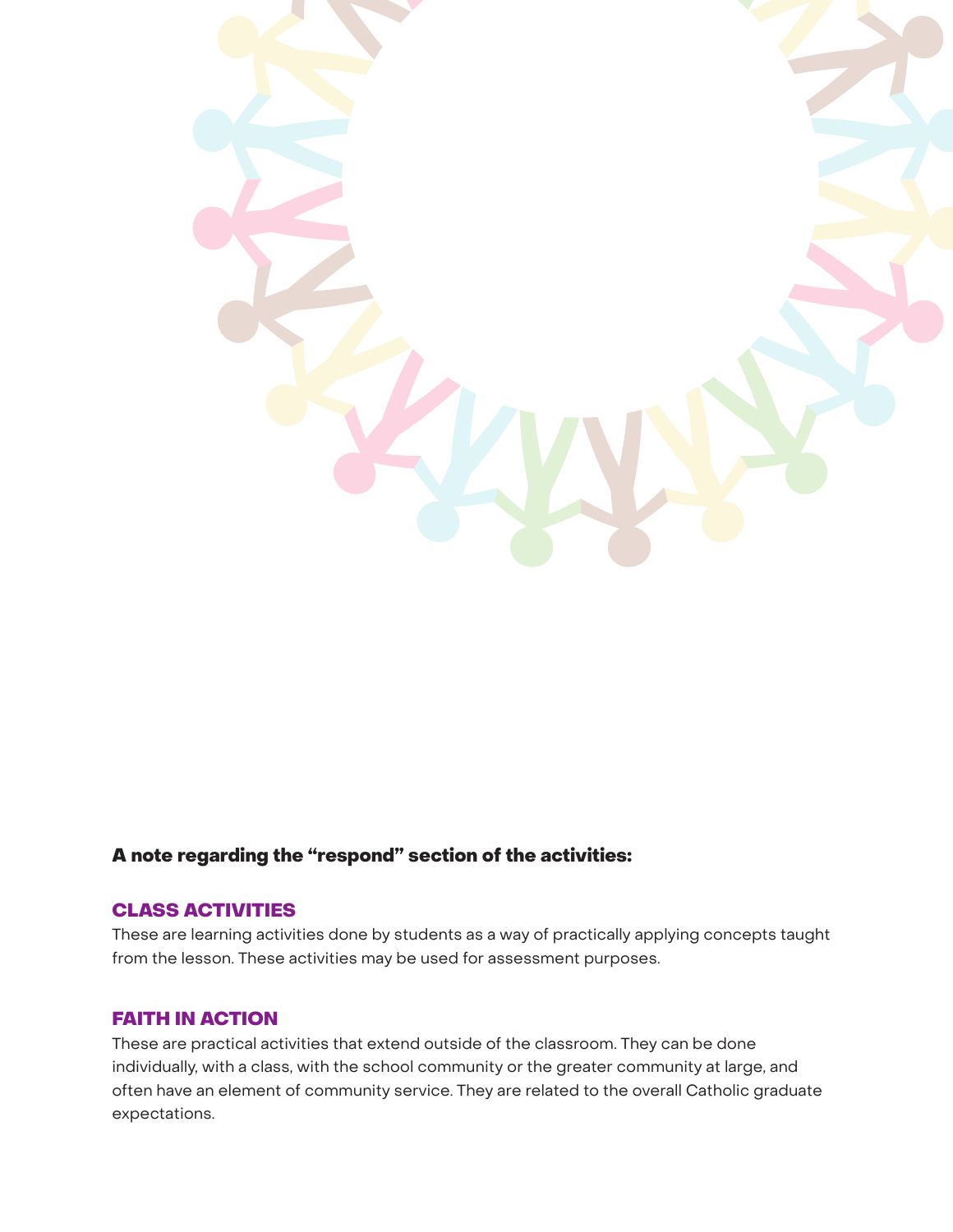### We are one with each other



| <b>Activity Name</b>          | THE ECONOMIC INJUSTICE OF PLASTIC                                                                                                                                                                                                                                                                                                                                                                            |
|-------------------------------|--------------------------------------------------------------------------------------------------------------------------------------------------------------------------------------------------------------------------------------------------------------------------------------------------------------------------------------------------------------------------------------------------------------|
| <b>Proposed Subject Areas</b> | Religion, Art, Economics                                                                                                                                                                                                                                                                                                                                                                                     |
| <b>Research</b>               | Watch HERE the TED Talk The economic injustice of plastic.                                                                                                                                                                                                                                                                                                                                                   |
| <b>Reflect</b>                | In what ways does our throwaway culture affect developing countries<br>first?<br>What are some consequences of throwaway culture, regardless of<br>where we live?                                                                                                                                                                                                                                            |
| <b>Respond</b>                | <b>Class Activity:</b><br>Demonstrate your knowledge and raise awareness around this issue<br>by writing a song, writing a story and performing it as a tableau, or by<br>creating a multimedia artwork made from plastic garbage.<br><b>Faith in Action:</b><br>Brainstorm ways that you could raise awareness around this issue in<br>your school. Consider a campaign for a ban on plastic water bottles. |

| <b>Activity Name</b>          | <b>WE ARE ONE</b>                                                                                                                                                                 |
|-------------------------------|-----------------------------------------------------------------------------------------------------------------------------------------------------------------------------------|
| <b>Proposed Subject Areas</b> | Family Life, Religion, Languages                                                                                                                                                  |
|                               | <b>Option A:</b><br>Use technology to connect with a class of a similar grade in another<br>town, province or country.                                                            |
| <b>Research</b>               | <b>Option B:</b><br>Research the traditions of a culture or religious denomination other<br>than your own.                                                                        |
|                               | <b>Option C:</b><br>Interview someone of another culture or religious denomination.                                                                                               |
| <b>Reflect</b>                | Through your dialogue and research, consider your similarities (i.e.,<br>your daily experiences, what a school day looks like, music preferences,<br>how you celebrate holidays). |
|                               | <b>Class Activity:</b><br>Plan a multicultural fair for your class or school community.                                                                                           |
| <b>Respond</b>                | <b>Faith in Action:</b><br>Participate in a multicultural or multi-denominational event in your<br>community.                                                                     |
|                               |                                                                                                                                                                                   |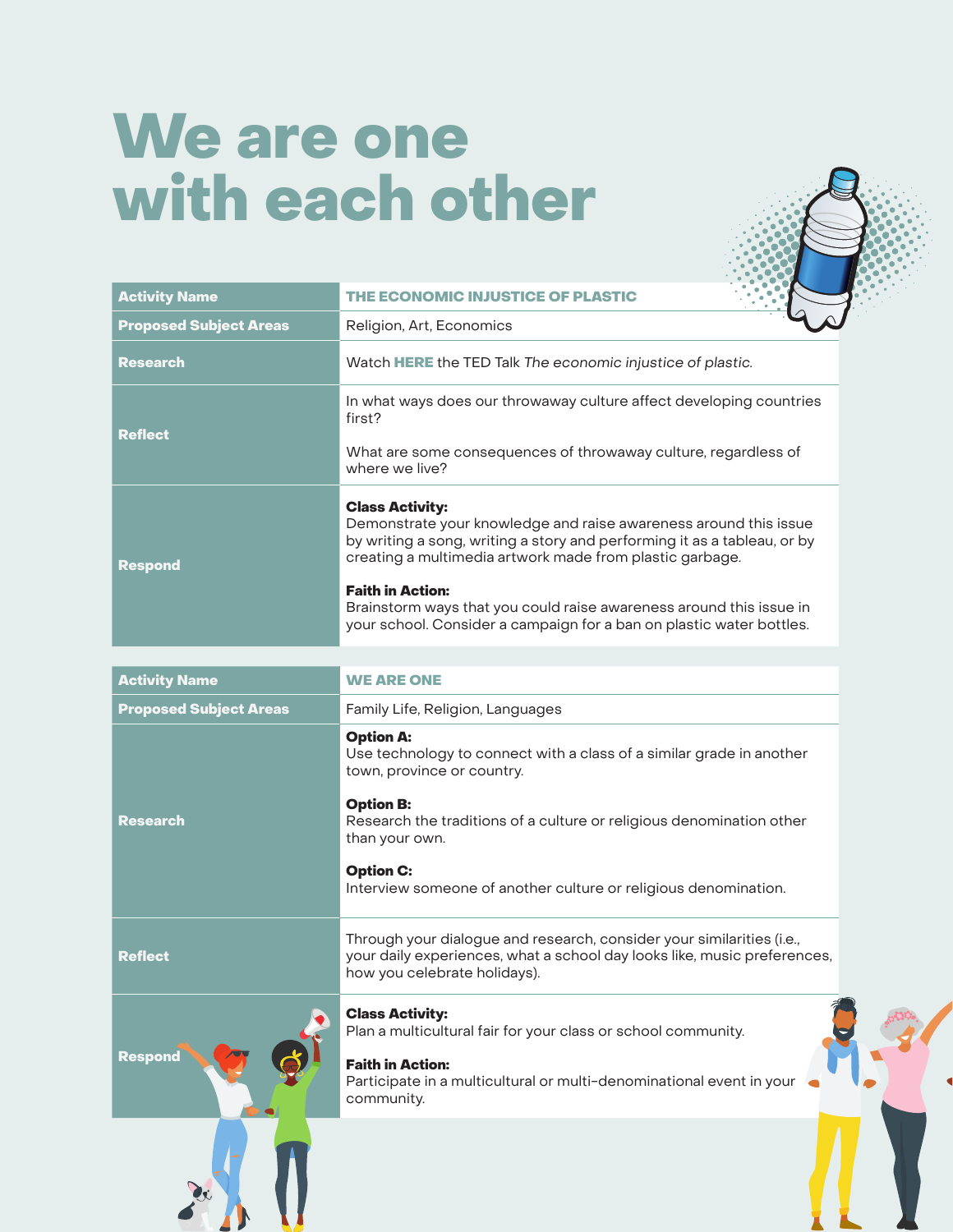

| <b>Activity Name</b>          | <b>MERCY OVER INDIFFERENCE</b>                                                                                                                                                                                                                                                             |
|-------------------------------|--------------------------------------------------------------------------------------------------------------------------------------------------------------------------------------------------------------------------------------------------------------------------------------------|
| <b>Proposed Subject Areas</b> | Religion, Family Life                                                                                                                                                                                                                                                                      |
| <b>Research</b>               | Read HERE the article "Become islands of mercy in the sea of world's<br>indifference, Pope says".                                                                                                                                                                                          |
| <b>Reflect</b>                | What does the term "indifference" mean? Reflect on ways that you<br>have shown and/or experienced indifference.<br>What does the term "mercy" mean? Reflect on ways that you have<br>shown and/or experienced mercy.                                                                       |
| <b>Respond</b>                | <b>Faith in Action:</b><br>Consider the needs of your local community. Organize and carry<br>out an action project that addresses one of these needs (i.e. food,<br>clothing, blanket or hygiene item drive, bake or craft sale to raise funds,<br>volunteering to assist with a project). |

| <b>Activity Name</b>          | <b>CLIMATE CHANGE AND ITS EFFECTS ON THE POOR</b>                                                                                                                                                                                                                                                                                                                                                                                                                                                                                                                                                                                   |
|-------------------------------|-------------------------------------------------------------------------------------------------------------------------------------------------------------------------------------------------------------------------------------------------------------------------------------------------------------------------------------------------------------------------------------------------------------------------------------------------------------------------------------------------------------------------------------------------------------------------------------------------------------------------------------|
| <b>Proposed Subject Areas</b> | Religion, Geography, Civics                                                                                                                                                                                                                                                                                                                                                                                                                                                                                                                                                                                                         |
| <b>Research</b>               | Read HERE the article "Climate change hit poorest Canadians the<br>hardest".                                                                                                                                                                                                                                                                                                                                                                                                                                                                                                                                                        |
| <b>Reflect</b>                | In what ways does climate change affect Canada's lowest income<br>residents more than others?<br>In what ways do you think climate change has a more detrimental<br>impact on developing nations as a whole?<br>What do you think should be done to alleviate the effects of climate<br>change on our most vulnerable (either Canadians living in poverty or<br>people in developing countries)?                                                                                                                                                                                                                                    |
| <b>Respond</b>                | <b>Class Activity:</b><br>In pairs or small groups, research a local organization or charity that<br>assists lower income residents in your area. Consider how climate<br>change affects the people whom that specific organization serves.<br>Present your findings to the rest of the class.<br><b>Faith in Action:</b><br>Assist in whatever ways you can to adopt climate friendly living by<br>reducing your energy use, using eco-friendly transportation, and<br>eating a more plant-based diet. Pledge to put your beliefs and<br>values into practice by reducing your personal carbon emissions at<br>livingthechange.net |

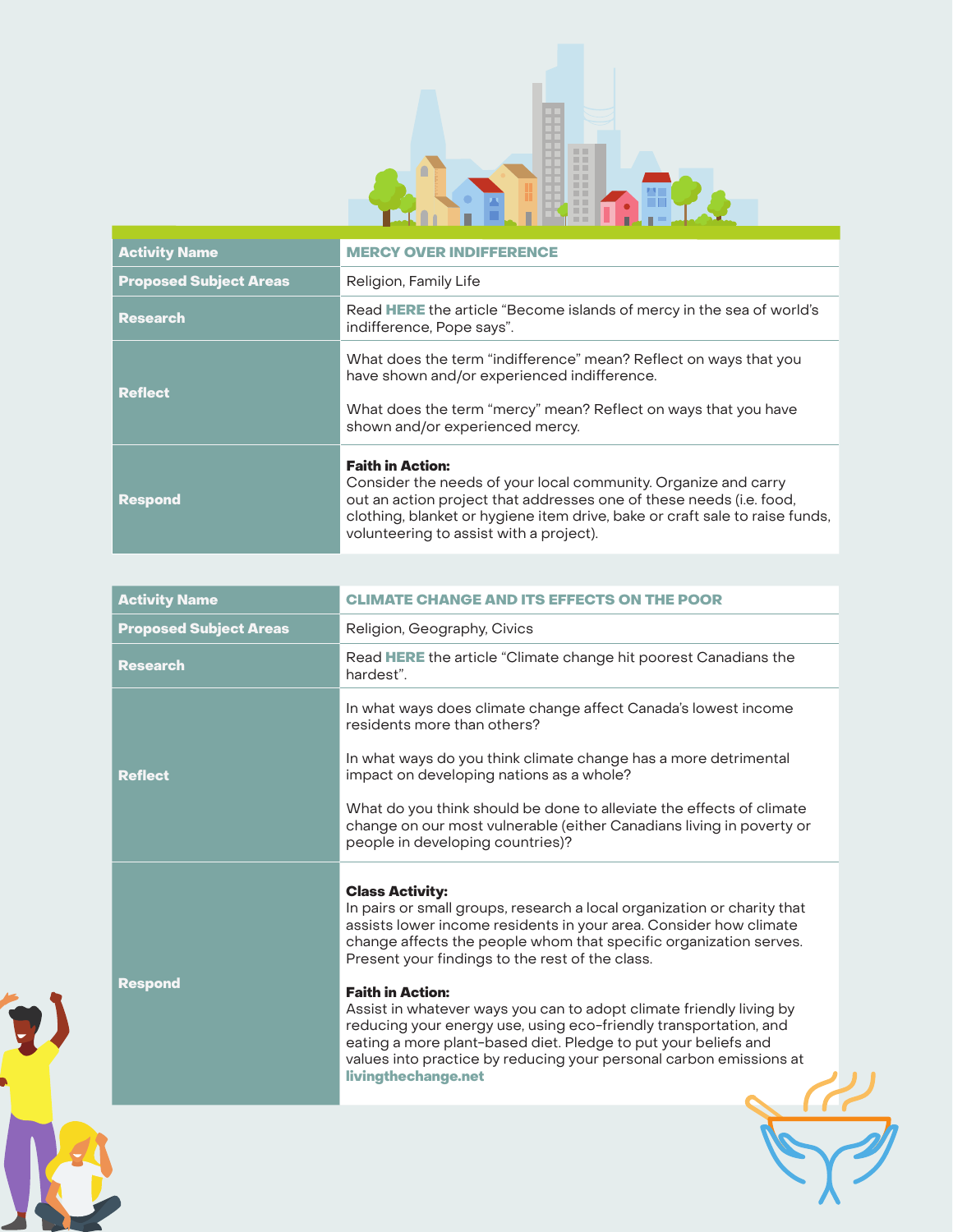| <b>Activity Name</b>          | <b>HUMAN DIGNITY – CREATED IN THE IMAGE AND LIKENESS OF GOD</b>                                                                                                                                                                                                                                   |  |
|-------------------------------|---------------------------------------------------------------------------------------------------------------------------------------------------------------------------------------------------------------------------------------------------------------------------------------------------|--|
| <b>Proposed Subject Areas</b> | Religion, Family Life                                                                                                                                                                                                                                                                             |  |
| Research                      | When we value the dignity of every person, we are acknowledging<br>that, like us, they are created in the image and likeness of God. Learn<br>about human dignity HERE.                                                                                                                           |  |
| <b>Reflect</b>                | Reflect on ways that you can honour the dignity of others. Have there<br>been times when you have not respected the essential dignity of other<br>people, whether they be people you know well, or strangers?                                                                                     |  |
| Respond                       | <b>Class Activity:</b><br>Get to know a student in your class who you may not know well. Create<br>a poster that celebrates the gifts of the student you are paired with.<br>(The teacher may choose to pair students up, and/or you can try<br>pairing up with another class for this activity.) |  |

| <b>Activity Name</b>          | <b>INTEGRAL ECOLOGY</b>                                                                                                                                                                                                                                                                                                                                              |
|-------------------------------|----------------------------------------------------------------------------------------------------------------------------------------------------------------------------------------------------------------------------------------------------------------------------------------------------------------------------------------------------------------------|
| <b>Proposed Subject Areas</b> | Religion, English, Geography                                                                                                                                                                                                                                                                                                                                         |
| <b>Research</b>               | Read HERE the following "Reflection on integral ecology" from<br>Development and Peace's campaign, For our Common Home.                                                                                                                                                                                                                                              |
| <b>Reflect</b>                | "Integral ecology calls us to be in a right relationship with all three,<br>because if there is no harmony within any one, the others will suffer"<br>(Reflection on integral ecology, pg. 3).<br>In what ways does integral ecology impact the cry of the poor? How<br>does our relationship with nature affect our relationship with the rest<br>of humankind?     |
| <b>Respond</b>                | <b>Class Activity:</b><br>Read the Development and Peace resource: A future for the Amazon,<br>a future for all. Following that, write advocacy letters to put pressure<br>on the Canadian and Brazilian Governments as well as implicated<br>companies. Be sure to cite your concern about the situation with the<br>Amazon's defenders.<br><b>Faith in Action:</b> |

Go to **[devp.org/pledge](https://www.devp.org/en/campaign/forourcommonhome/pledge)** and take the intergenerational pledge for our common home, which invites people to commit to at least one lifestyle change for the sake of the environment.

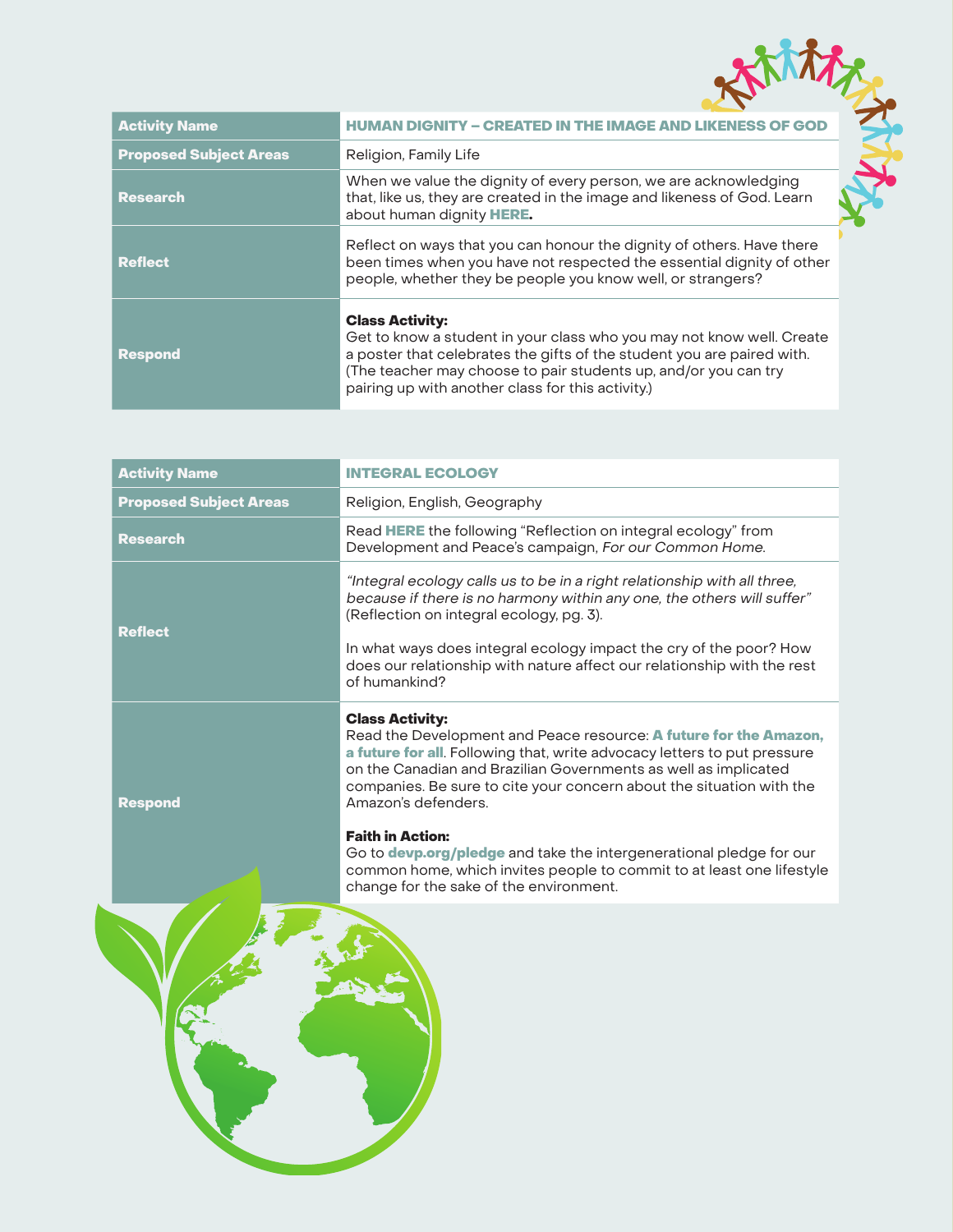# We are one with the Earth |



| <b>Activity Name</b>          | <b>YOUTH TAKE ACTION</b>                                                                                                                                                                                                                    |
|-------------------------------|---------------------------------------------------------------------------------------------------------------------------------------------------------------------------------------------------------------------------------------------|
| <b>Proposed Subject Areas</b> | Civics, English                                                                                                                                                                                                                             |
| <b>Research</b>               | Read HERE the article "Kids Take Ontario Government to Court over<br>Climate Change Plan"                                                                                                                                                   |
| <b>Reflect</b>                | The activists in this article are speaking up for their beliefs on climate<br>change. What specific environmental concerns are you interested in?<br>What actions could you take personally to make a difference (now or in<br>the future)? |
| <b>Respond</b>                | <b>Class Activity:</b><br>Research a young environmental activist who has made an impact on<br>climate change on a local or global level. How did the activist enlist the<br>government's help to affect change?                            |
|                               | <b>Faith in Action:</b><br>Write a letter to the editor of your local newspaper, outlining the<br>importance of a selected topic related to climate change that you feel<br>is crucial to your local municipality or community.             |

| <b>Activity Name</b>          | 'H: AN INDIGENOUS PERSP                                                                                                                                                                                                                                                                                                                                     |
|-------------------------------|-------------------------------------------------------------------------------------------------------------------------------------------------------------------------------------------------------------------------------------------------------------------------------------------------------------------------------------------------------------|
| <b>Proposed Subject Areas</b> | Religion, Family Life, Indigenous Studies                                                                                                                                                                                                                                                                                                                   |
| <b>Research</b>               | Read HERE about Mother Earth and what the Assembly of First Nations<br>is doing to protect and preserve the Earth for future generations.                                                                                                                                                                                                                   |
| <b>Reflect</b>                | a) Which part of this document stood out to you and why?<br>b) What actions do you take that support the treaty rights of others?<br>What are you doing to protect the land, water, and air?<br>c) First Nations People recognize a connection between environmental<br>health and the health of the individual. Do you agree with this? Why or<br>why not? |
| Respond                       | <b>Class Activity:</b><br>Invite an Elder into your classroom to share their experience of caring<br>for Mother Earth and all her gifts.<br>Read Grandad's Prayers of the Earth by Douglas Wood. If possible,<br>read it outdoors in a natural setting.                                                                                                     |
| <b>FACTORY</b>                |                                                                                                                                                                                                                                                                                                                                                             |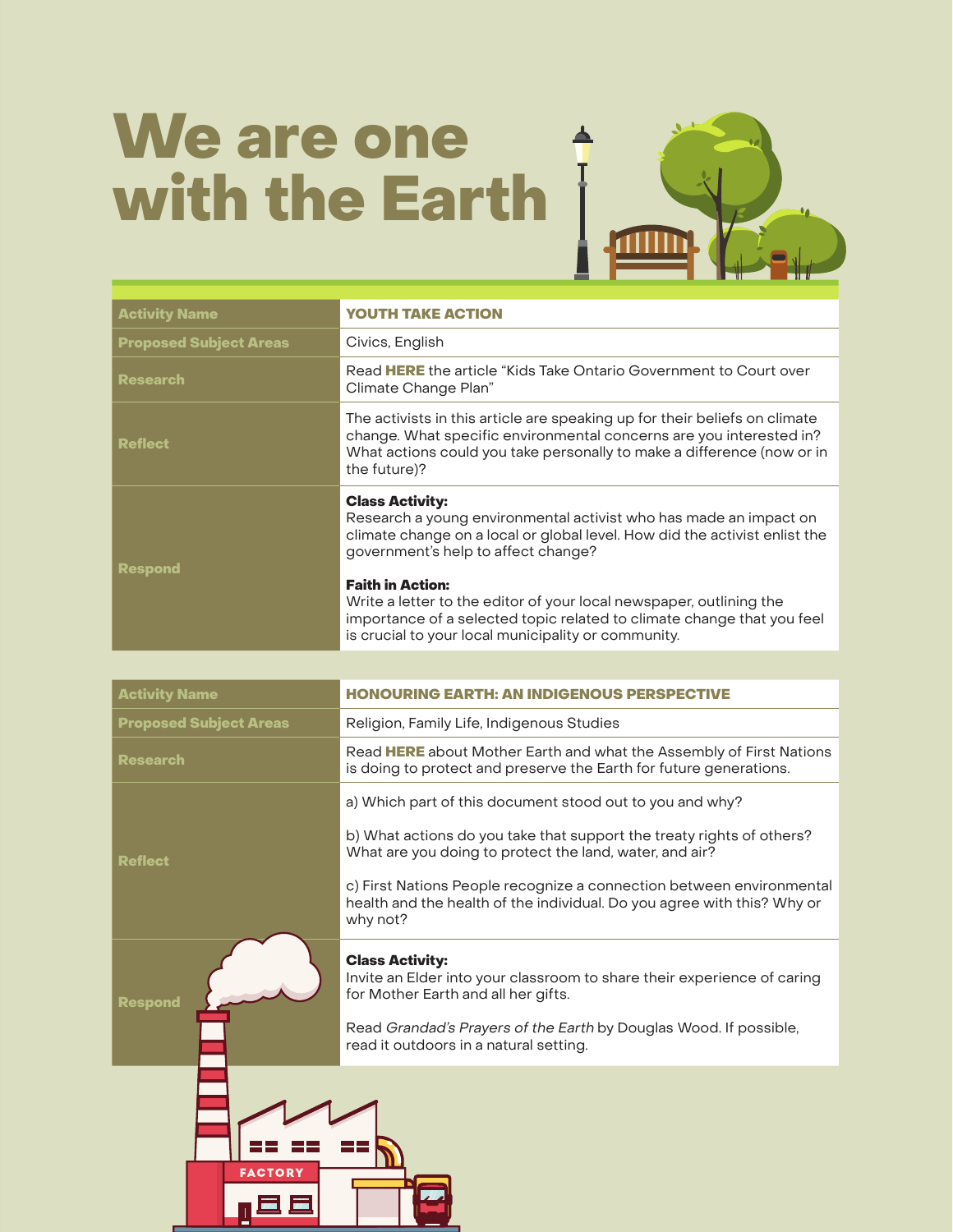|                               | $\sim$ 0 0 $\sim$                                                                                                                                                                                                                                                                                                                                                                                                                                                       |
|-------------------------------|-------------------------------------------------------------------------------------------------------------------------------------------------------------------------------------------------------------------------------------------------------------------------------------------------------------------------------------------------------------------------------------------------------------------------------------------------------------------------|
| <b>Activity Name</b>          | <b>PROTECTING OUR WATER</b>                                                                                                                                                                                                                                                                                                                                                                                                                                             |
| <b>Proposed Subject Areas</b> | Geography, Religion, Family Life                                                                                                                                                                                                                                                                                                                                                                                                                                        |
| <b>Research</b>               | Explore the resources presented by the Sisters of St. Joseph, A Blue<br>Community on water justice HERE. You will find videos and resources<br>on bottled water, water access and the right to water, water justice,<br>ecology and faith connections, informational graphics, and more<br>threats to water.                                                                                                                                                            |
| <b>Reflect</b>                | Consider the bodies of water in your community. In what ways are they<br>being damaged by humans? What is being done to preserve them?<br>Single use bottled water is having a detrimental effect on the<br>environment. Keep a log of the number of single use bottles (water,<br>juice, etc.) that your household uses in a week. What is the total<br>number of bottles used by your class? Multiply that by the number of<br>classes in your school.<br>$\sim 0.00$ |
| <b>Respond</b>                | <b>Class Activity:</b><br>Complete the CSJ Blue Communities Crossword Puzzle HERE.<br><b>Faith in Action:</b><br>Create an action plan for your school community to reduce the amount<br>of single use plastics being used. With the permission of your school<br>administration, try implementing it.                                                                                                                                                                  |
| <b>Activity Name</b>          | <b>COMMUNITY TREASURES</b>                                                                                                                                                                                                                                                                                                                                                                                                                                              |
| <b>Proposed Subject Areas</b> | Family Life, Religion                                                                                                                                                                                                                                                                                                                                                                                                                                                   |
| <b>Research</b>               | Brainstorm examples of landmarks in your community that bring<br>people together.<br>Go for a walk in your community and take photos of spaces that bring<br>people together.                                                                                                                                                                                                                                                                                           |
| <b>Reflect</b>                | What makes these spaces so special? Why do people gather here?                                                                                                                                                                                                                                                                                                                                                                                                          |
| <b>Respond</b>                | <b>Class Activity:</b><br>Create a travel guide for your community. Be sure to include points of<br>interest that bring people together.<br>Write a poem or song about your community.                                                                                                                                                                                                                                                                                  |
| <b>Activity Name</b>          | <b>LAUDATO SI' CERTIFIED SCHOOL</b>                                                                                                                                                                                                                                                                                                                                                                                                                                     |
| <b>Proposed Subject Areas</b> | Religion, Family Life                                                                                                                                                                                                                                                                                                                                                                                                                                                   |
| Research                      | Learn HERE about becoming a Laudato Si' Certified School.                                                                                                                                                                                                                                                                                                                                                                                                               |
| <b>Reflect</b>                | Why might your school choose to become certified?                                                                                                                                                                                                                                                                                                                                                                                                                       |
| <b>Respond</b>                | <b>Faith in Action:</b><br>Register to become a Laudato Si' Certified School. Develop a plan to<br>earn ten badges during the school year.                                                                                                                                                                                                                                                                                                                              |
|                               | <b>Development</b><br>and <b>Peace</b><br>SCHOOLS FOR<br>CARITAS CANADA                                                                                                                                                                                                                                                                                                                                                                                                 |

**CONSTRUCTION** 

**Police**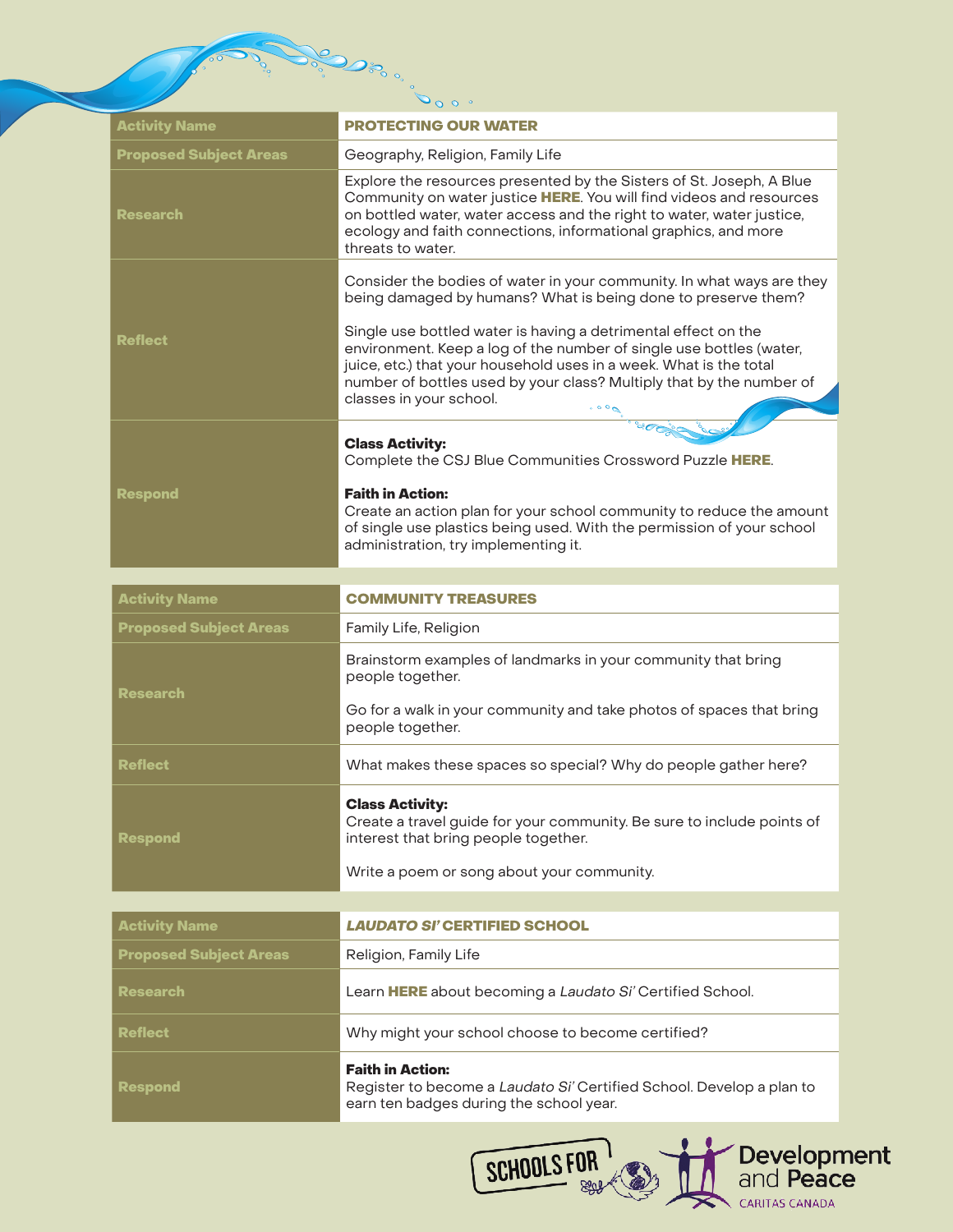| <b>Activity Name</b>          | THE EARTH WITHOUT HUMANS                                                                                                                                                                                                                                                                                                                                                                                                                     |
|-------------------------------|----------------------------------------------------------------------------------------------------------------------------------------------------------------------------------------------------------------------------------------------------------------------------------------------------------------------------------------------------------------------------------------------------------------------------------------------|
| <b>Proposed Subject Areas</b> | Science                                                                                                                                                                                                                                                                                                                                                                                                                                      |
| <b>Research</b>               | Ecosystems are dynamic and have the ability to respond to change.<br>What do you think would happen if humans suddenly disappeared?<br>Brainstorm your ideas on paper.<br>Watch HERE the video If Humans Disappeared.                                                                                                                                                                                                                        |
| <b>Reflect</b>                | What are some of the traces of human existence that would be left<br>behind by humans if we disappeared from the Earth, as described in<br>the video?<br>Of all the traces of human existence left behind, which trace do you<br>think would be the worst, and why?<br>What can we do to avoid leaving unnecessary traces of human<br>existence that leave negative imprints on our ecosystems?                                              |
| <b>Respond</b>                | <b>Class Activity:</b><br>Research a human activity that could threaten the sustainability of an<br>ecosystem in your local area (could be aquatic or terrestrial). Present<br>your findings on a poster or pamphlet.<br><b>Faith in Action:</b><br>Organize a garbage pick-up day around your school or in your local<br>community. Consider working with your school cafeteria to minimize<br>the use of disposable plastics and wrappers. |



| <b>Activity Name</b>          | <b>BUILDING BETTER CITIES</b>                                                                                                                                                                                                                                                  |
|-------------------------------|--------------------------------------------------------------------------------------------------------------------------------------------------------------------------------------------------------------------------------------------------------------------------------|
| <b>Proposed Subject Areas</b> | Geography, Civics, Technology                                                                                                                                                                                                                                                  |
| <b>Research</b>               | "It is vital that we preserve common areas, visual landmarks and urban<br>landscapes within the city that bring people together" - Pope Francis,<br>Laudato Si<br>Read HERE the article "Pope to Urban Planners: Build Better Cities".                                         |
| <b>Reflect</b>                | Does your school or community have any common areas, visual<br>landmarks, or urban landscapes that bring people together? If so, what<br>are they, and how do they work to bring people together physically?                                                                   |
| <b>Respond</b>                | <b>Faith in Action:</b><br>Write a proposal to your local school parliament or city council to<br>create a common area that would bring people together, and which<br>would also have a positive effect on the environment (for example, a<br>community greenhouse or garden). |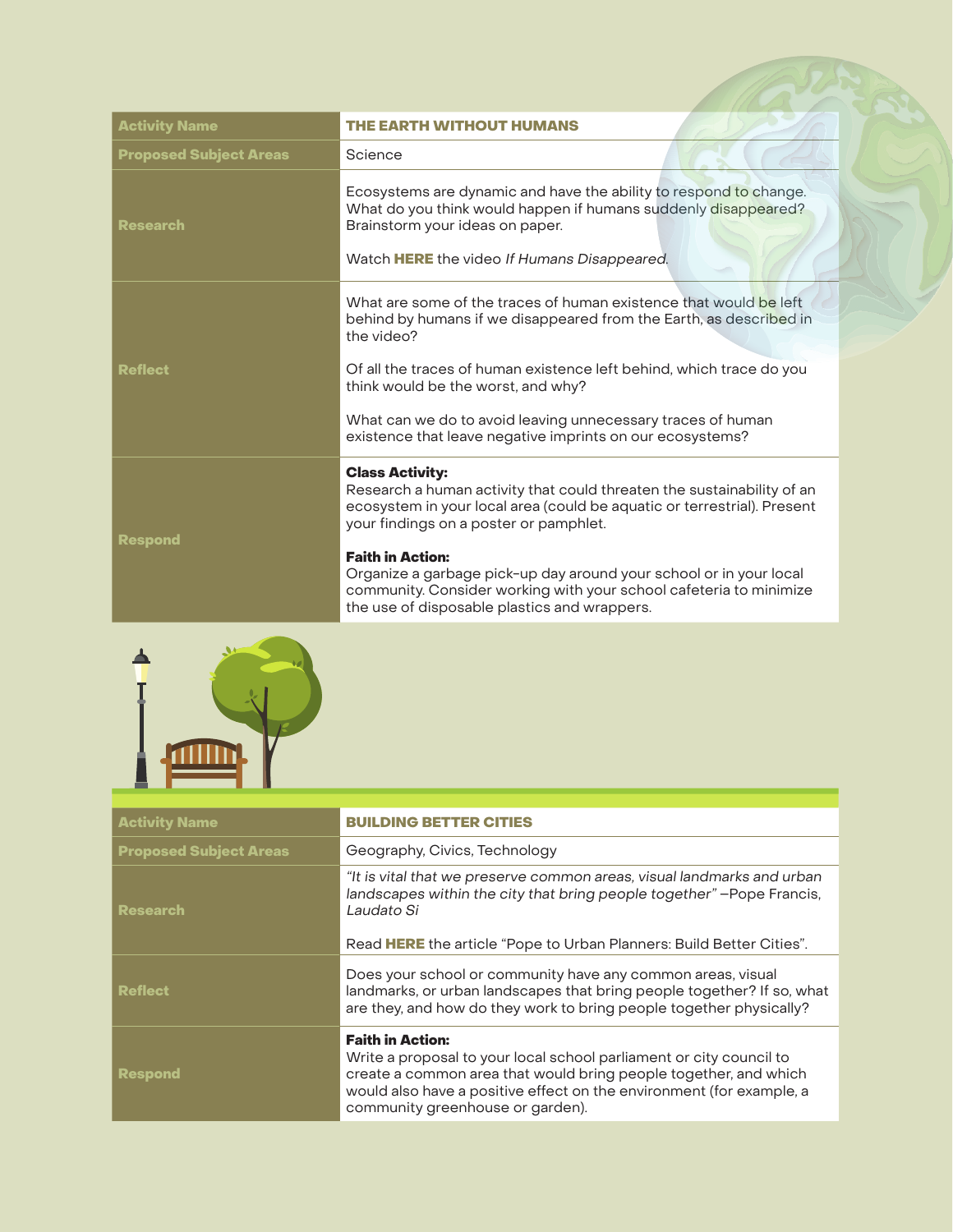| <b>Activity Name</b>          | <b>ECOLOGICAL FOOTPRINT</b>                                                                                                                                                                                                                                                                                                                                                                                                                                                                                                                                                                                                                                                                                                                                     |
|-------------------------------|-----------------------------------------------------------------------------------------------------------------------------------------------------------------------------------------------------------------------------------------------------------------------------------------------------------------------------------------------------------------------------------------------------------------------------------------------------------------------------------------------------------------------------------------------------------------------------------------------------------------------------------------------------------------------------------------------------------------------------------------------------------------|
| <b>Proposed Subject Areas</b> | Geography, Religion                                                                                                                                                                                                                                                                                                                                                                                                                                                                                                                                                                                                                                                                                                                                             |
| <b>Research</b>               | Take note of your daily activities, as well as the items or objects<br>that you use regularly. Jot them down on a piece of paper, including<br>everything from the start to the end of a regular day in your life.<br>Consider all the daily actions and habits that make up the largest part<br>of your ecological footprint.                                                                                                                                                                                                                                                                                                                                                                                                                                  |
| <b>Reflect</b>                | What are the top ten things that you use or do that make up the largest<br>part of your ecological footprint?<br>In what ways could you eliminate or change these daily behaviours to<br>reduce your ecological footprint?                                                                                                                                                                                                                                                                                                                                                                                                                                                                                                                                      |
| <b>Respond</b>                | <b>Class Activity:</b><br>Check out <b>footprintcalculator.org</b> to see how many planets we would<br>need if everyone lived like you.<br>Make a digital collage that consists of visuals for each of the ten items<br>you identified that contribute to your ecological footprint. For each<br>visual, write a corresponding description of what the visual represents,<br>and what you can do to reduce your footprint.<br><b>Faith in Action:</b><br>Begin by choosing three of the things you identified that could reduce<br>your ecological footprint, and commit to eliminating or changing<br>them in your everyday life. Try to find ways to continue to reduce your<br>ecological footprint and challenge your family and friends to do the<br>same. |

| <b>Activity Name</b>          | <b>YOU CAN CHANGE THE WORLD</b>                                                                                                 |
|-------------------------------|---------------------------------------------------------------------------------------------------------------------------------|
| <b>Proposed Subject Areas</b> | Religion, Family Life, Civics                                                                                                   |
| <b>Research</b>               | Young people have the power to change the world.                                                                                |
|                               | Read HERE #YouthStats: Environment and Climate Change.                                                                          |
|                               | Read HERE Youth for climate action.                                                                                             |
|                               | Read about young Canadians who are making a difference:                                                                         |
|                               | <b>Kids News</b>                                                                                                                |
|                               | <b>Documentaries</b>                                                                                                            |
|                               | <b>David Suzuki</b>                                                                                                             |
| <b>Reflect</b>                | In what ways have you experienced climate change?<br>Brainstorm actions that you can take to preserve the Earth.                |
| <b>Respond</b>                | <b>Class Activity:</b><br>Raise awareness of climate change by creating a poster or radio, TV or<br>social media advertisement. |
|                               | Compose a prayer for our Earth.                                                                                                 |
|                               | Learn about action projects through the David Suzuki Foundation.                                                                |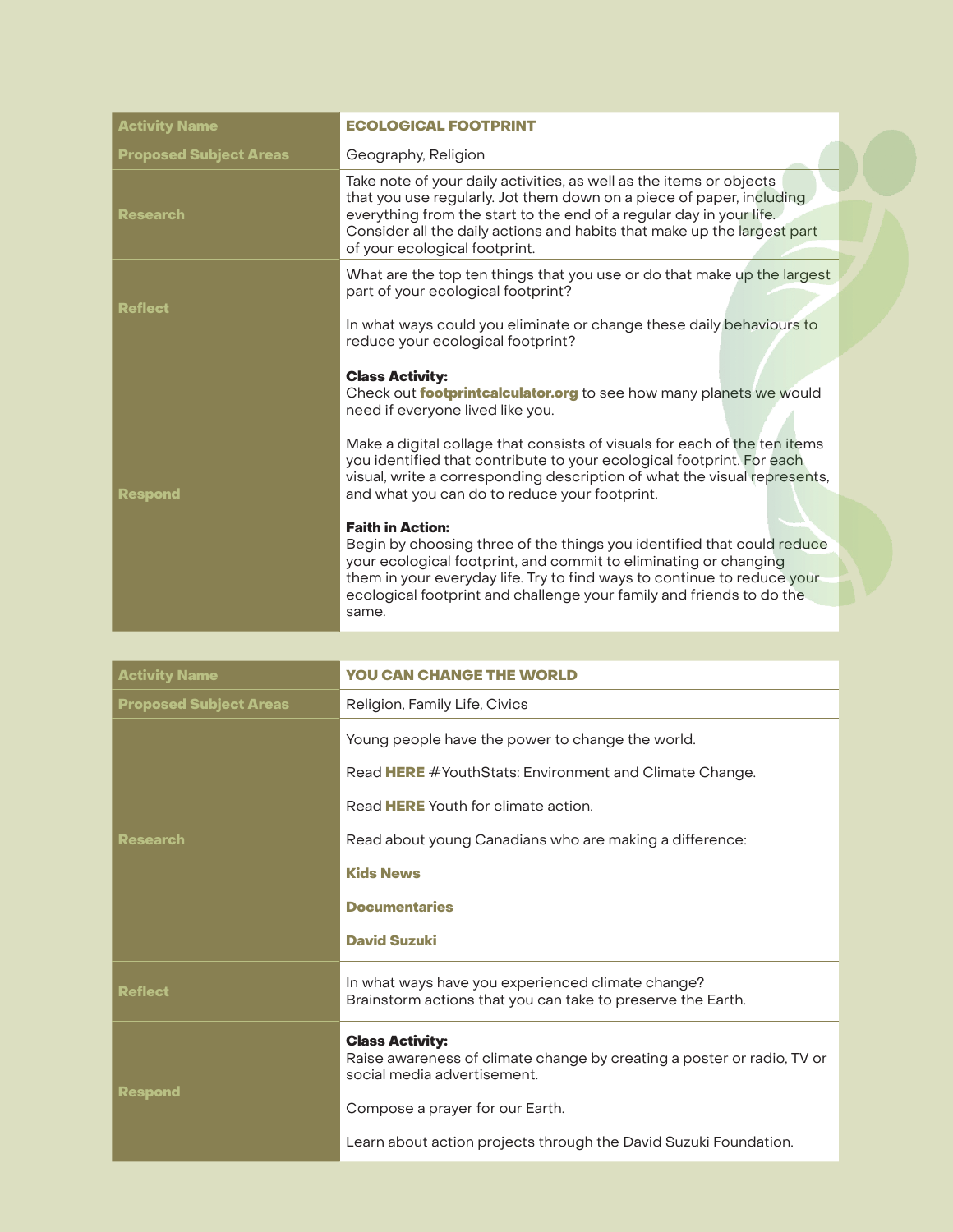

| <b>Activity Name</b>          | <b>THE LORAX</b>                                                                                                                                                                                                                                                                                                                                                                                                                |
|-------------------------------|---------------------------------------------------------------------------------------------------------------------------------------------------------------------------------------------------------------------------------------------------------------------------------------------------------------------------------------------------------------------------------------------------------------------------------|
| <b>Proposed Subject Areas</b> | Geography, Science                                                                                                                                                                                                                                                                                                                                                                                                              |
| <b>Research</b>               | Watch HERE The Lorax.                                                                                                                                                                                                                                                                                                                                                                                                           |
| <b>Reflect</b>                | What are some of the key environmental messages presented in The<br>Lorax?<br>Consider and describe the relationship between the economy and<br>natural environment in The Lorax. How is the relationship similar to<br>what you see in our world?<br>What would need to happen in The Lorax to help the community<br>become sustainable?<br>What do you think the film's message is? How can that same message<br>apply today? |
| <b>Respond</b>                | <b>Class Activity:</b><br>Write a reflection on the key message of The Lorax and how it can<br>apply to your course and our world today.<br><b>Faith in Action:</b><br>Start a classroom or school-wide tree planting campaign for the area<br>around your school. Consider connecting with organizations such as<br>forestsontario.ca or treecanada.ca to assist with this.                                                    |